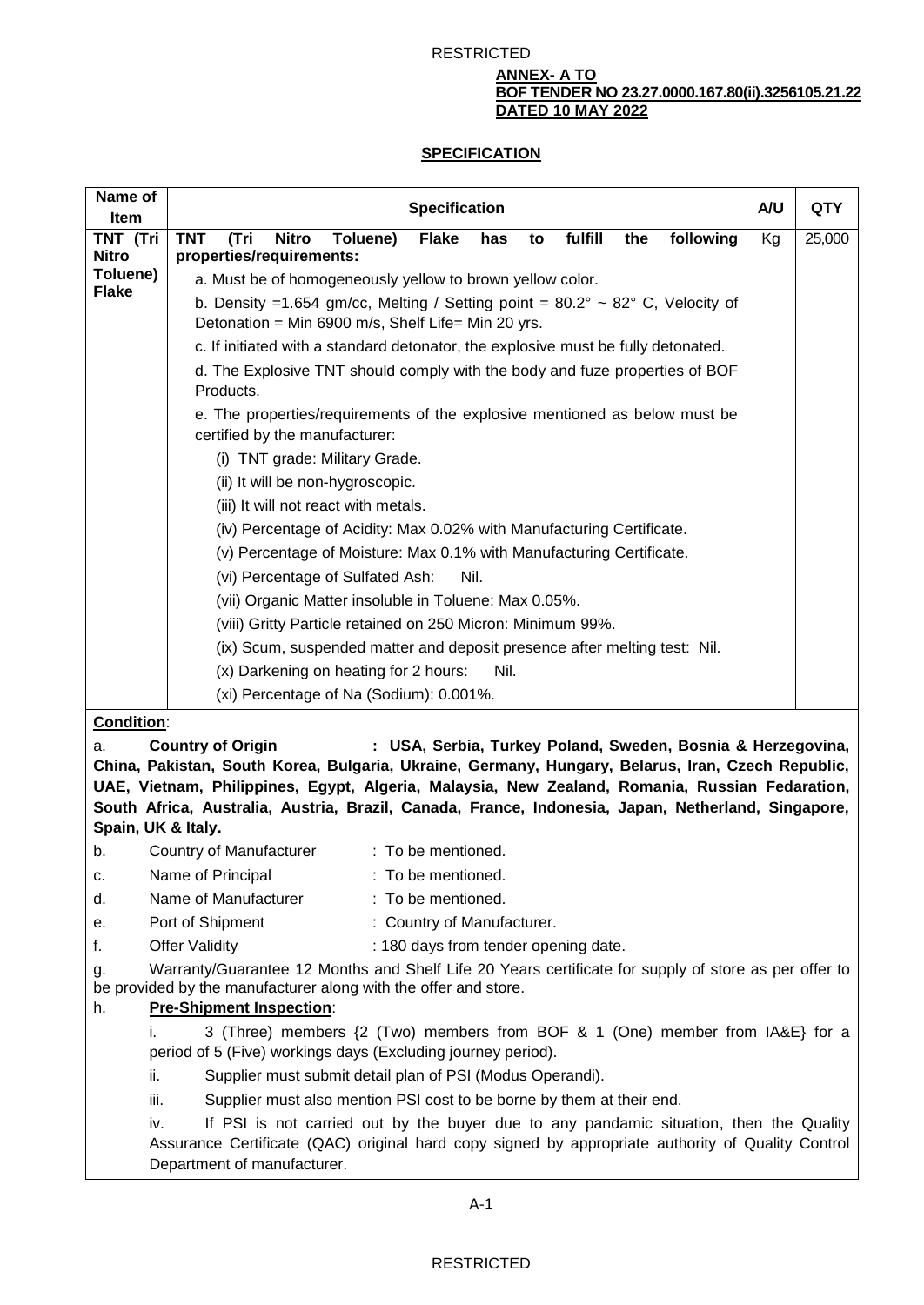### **Terms & Conditions**

Supplier must mention their compliance on the following mentioned points :

1. A principal/manufacturer can submit **only one offer through one local agent** for any individual item. Offers through multiple local agents by same principle/manufacturer will be **treated as rejected**.

2. To ensure unhindered LC handling the principal must provide a certificate to confirm that their LC operating bank has RMA (Relationship Management Agreement) with the local scheduled Bank of Bangladesh.

3. Supplier must **clearly mention** (in the technical offer) that as principal/manufacturer they poses necessary **export permit** from the concern ministry or any other authority of their country. They must also submit a certificate in this regard as per the attached specimen format at Annex G.

4. Before signing the contract, foreign currency Performance Guarantee @ 10% of total LC value is to be submitted by the Principal in favour of Commandant, Bangladesh Ordnance Factories, Gazipur Cantonment, Gazipur through any scheduled Bank located in Bangladesh (As per the format at Annex E).

5. A separate **certificate should be provided** by the principal **originally signed** (Computerized or digitally edited signature will not be accepted) stating that they are aware of the requirement of the PG and if the contract is awarded they will be bound to provide the PG as per the format at Annex F, **otherwise administrative action will be taken against the principal and local agent.** 

6. The stores should be supplied to BOF at **supplier's cost.**

7. If the supplier fails to deliver the stores within the stipulated period, the followings will be applicable:

- a. Cancel the contract and/or,
- b. Decision at the discretion of BOF.

8. Inspectorate is the authority in all matters pertaining to Inspection. Any verdict by the inspectors regarding rejection, acceptance, and /or deviation of machine involving price reduction will be treated as final and will not be subject to arbitration.

9. The Supplier must submit the following **attested documents** with the schedule :

**a. Trade License b. Tin Certificate c. Up to date VAT Registration certificate.**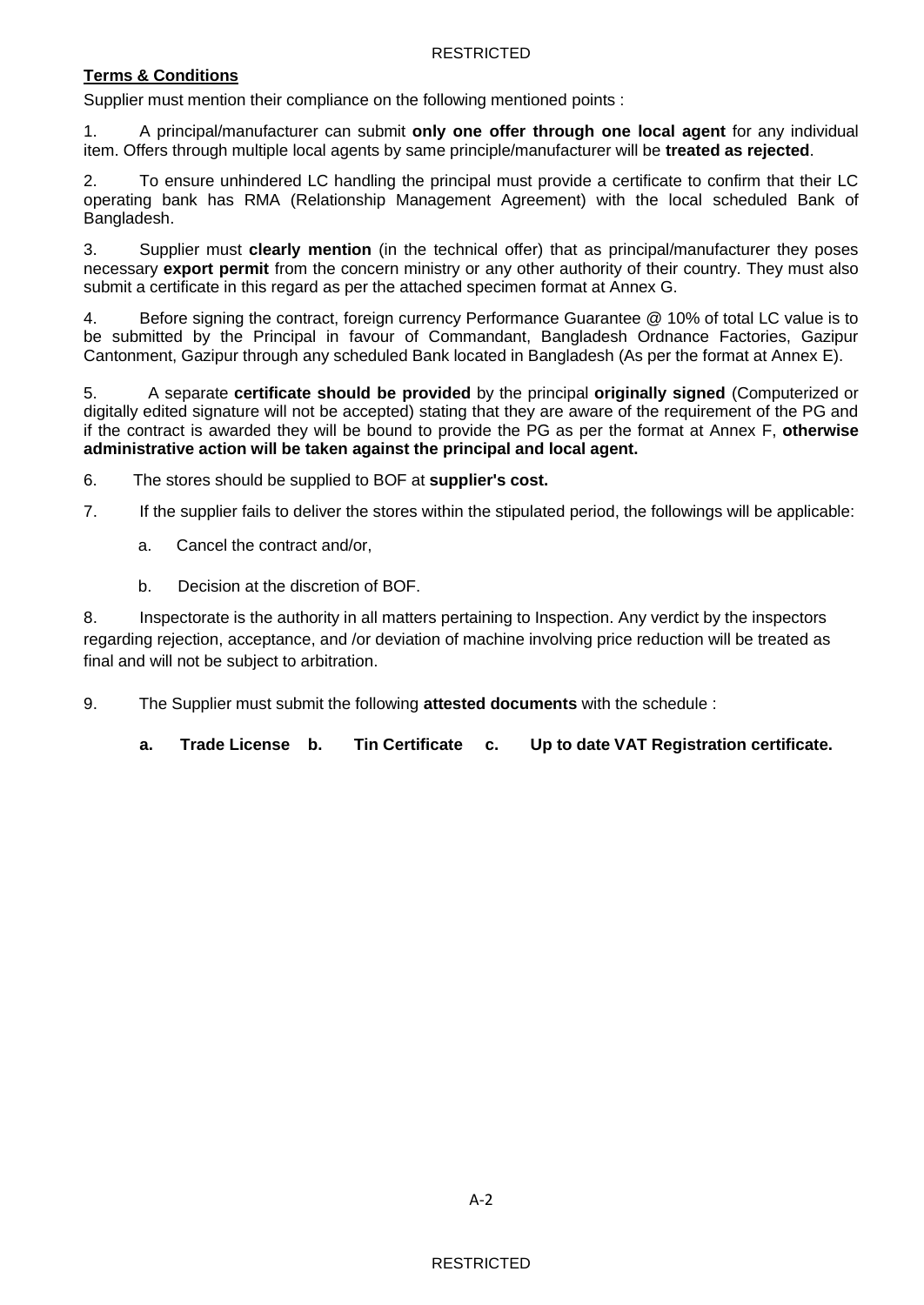#### **ANNEX- B TO BOF TENDER NO 23.27.0000.167.80(ii).3256105.21.22 DATED 10 MAY 2022**

### **GENERAL REQUIREMENTS AND OTHER TERMS AND CONDITIONS FOR TNT (TRI NITRO TOLUENE) FLAKE**

### 1. **General Requirements**.

a. The TNT (Tri Nitro Toluene) Flake must be brand new, free from impurities, all kinds of defects/damages and suitable to use with the BOF products. In this regard suitable certificate will be provided with offer and stores.

### **b. In presence of PSI team supplier will show all test of mentioned properties at their own cost during PSI.**

c. The store must be suitable for use in tropical climate. Certificate should be provided to this effect by the manufacturer along with the offer and stores.

d. The year of manufacture of the store should be of current year i, e contracted calendar year. Certificate should be provided to this effect by the manufacturer along with the offer and stores.

e. The store should be safe in storage, transportation etc. and should not cause any health hazard. Certificate should be provided to this effect by the manufacturer along with the offer and stores.

f. Charge of test (if any) during inspection in PSI and in BOF should be borne by the supplier.

g. Books & publication: Catalogue/Brochure/Manual should be submitted along with the offer and stores.

h. Test facilities of TNT not available in this inspectorate. As such a certificate from some reputed laboratory should be provided by the supplier along with the stores mentioning properties of TNT (Flake) as per specification.

j. Guarantee Certificate for supply of stores as per offer to be provided by the manufacturer along with the offer and stores.

k. Warranty and Shelf Life Certificate by the manufacturer as mentioned below should be furnished along with the offer and stores.

(i) **Warranty Certificate.** The store supplied is brand new, free from impurities and that in the event of any shortage, defects/damages being found after inspection the store should be replaced by the supplier at their own cost within 6 (six) months of the case arises. The warranty period of the stores will be 12 (twelve) months from the date of issue of "Inspection Note" by IA&E (Final Acceptance).

(ii) **Shelf Life certificate.** The shelf life of the TNT (Tri Nitro Toluene) Flake minimum 20 years from the date manufacture. If the store is found defective within the shelf life of the TNT (Tri Nitro Toluene) Flake must be replaced by the supplier at their own cost (CFR basis) within 3 (Three) months as the case arises.

l. The store should be preferably of 1 (One) lot but not more than 2 (Two) lots.

m. All marking and other details should be in English language.

n. Quality control and inspection certificate should be provided by the manufacturer along with the stores.

p. All certificates and letter of authorization should be in English language.

q. Copies of all certificate, shipping documents, bill of lading, proforma invoice and packing list should be submitted to IA&E by BOF with Material Inspection (MI) slip.

B-1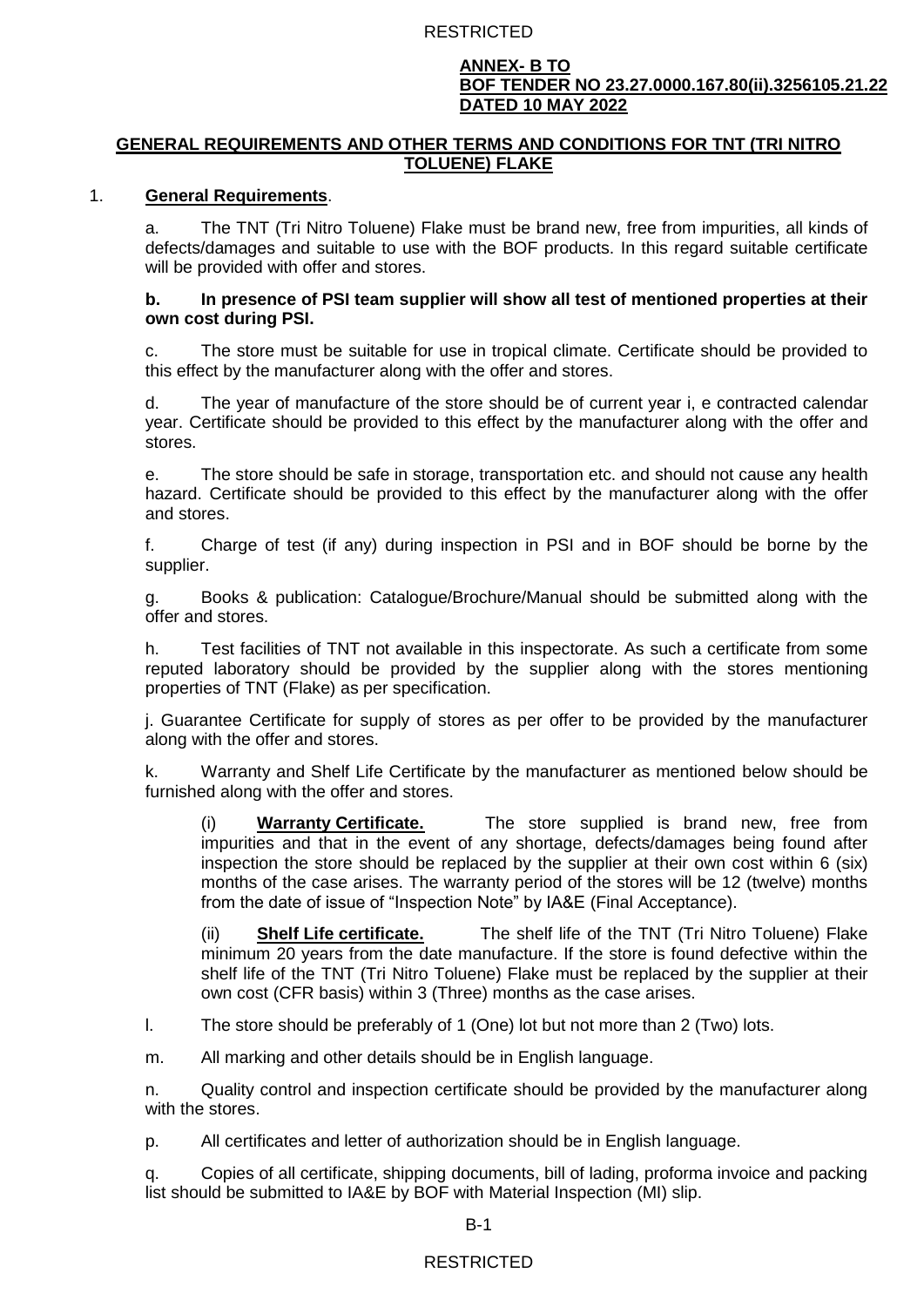# 2. **Packing:**

a. The TNT (Tri Nitro Toluene) Flake should be packed as per internationally accepted packing boxes.

b. The packing box (package) should be moisture proof, suitable for easy handling, storage and transportation. The stores are to be securely packed with sea worthy packing and clearly marked for safe transit by Air/Sea.

c. Net weight of 1 (one) box (package) should be 50 (Fifty) Kg or as per factory standard packing.

d. Packing material to be such that it will not be affected by damp, insects or any other harmful material during storage up to the shelf life of the store i.e (Minimum 20 years) shelf life. The manufacturer should give a certificate to this effect while submitting offer and stores.

### 3. **Marking on the Packing Box:**

a. Following marking to be stenciled on the top of the boxes:

(i) Consignee: Commandant, Bangladesh Ordnance Factory, Gazipur Cantonment, Bangladesh.

- (ii) Contract number & date.
- b. Following marking to be stenciled on the front side of the boxes:
	- (i) Weight of TNT (Tri Nitro Toluene) Flake per packed.
	- (ii) Full nomenclature of stores.
	- (iii) Lot number & year of manufacture.
	- (iv) Safety distance category.
	- (v) Govt. explosive group (To be shown the red circle).
	- (vi) International Maritime Dangerous Goods (IMDG) code with explosion symbol.
	- (vii) Dimension of the box.
	- (viii) Net weight of the TNT (Tri Nitro Toluene) Flake.
	- (ix) Gross weight of the box.
- c. Following marking should be stenciled on the right or left side of the boxes:
	- (i) Package number-01/100, 02/100 and so on.
	- (ii) United Nation (UN) number.
	- (iii) Rail loading and shipping category.
	- (iv) Fire fighting classification.
	- (v) Country of origin.

# 4. **Environmental Condition**:

- a. Storage temperature range:  $0^0C$  to +50 $^0C$ .
- b. Storage humidity minimum: 95%.
- c. Operating temperature range:  $-5^{\circ}$ C to  $+55^{\circ}$ C.
- d. Operating humidity minimum: 95%.

5. **Inspection Certificate**: Final inspection certificate from the manufacturer should be provided along with store by the supplier and should be mentioned in the tender.

### 6. **Pre-Shipment Inspection (PSI)**:

a. Pre-shipment inspection (PSI) will be carried out jointly by BOF and Inspectorate of Armaments & Explosive (IA&E) at the discretion of BOF authority. The team may be comprised of 3 (Three) members {2 (Two) members from BOF & 1 (one) member from IA&E} for a period of 5 (Five) working days excluding journey period. The cost incurred by BOF PSI members will be borne by BOF and cost of IA&E PSI members will be borne by Bangladesh Army. Supplier should inform about the date of Pre-shipment inspection (PSI) at least 08 (eight) weeks (in respect of time required for obtaining visa of respective country) prior to the exact date of carrying out of PSI.